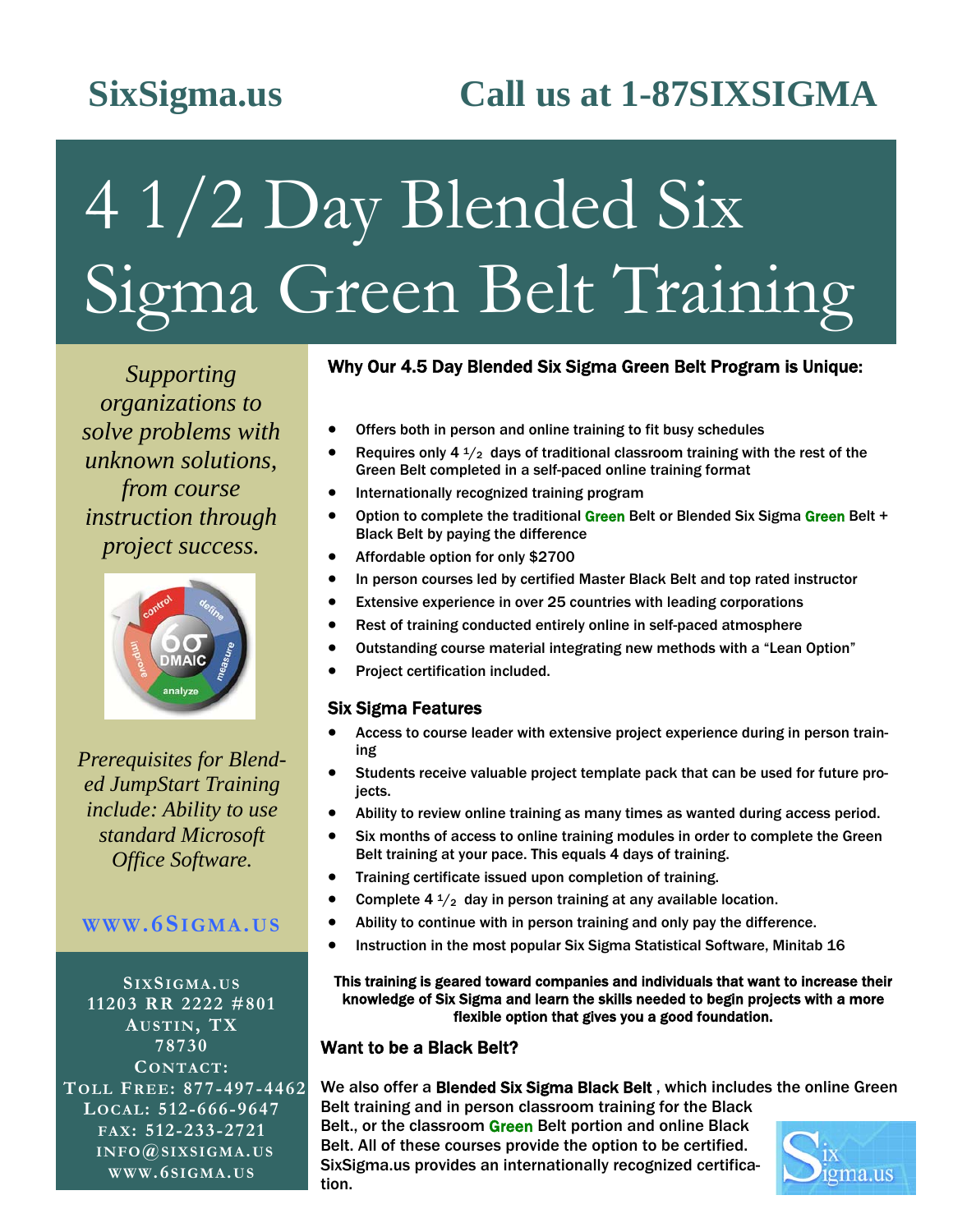## **SixSigma.us Call us at 1-87SIXSIGMA**

# **4 1/2 Day Blended Green Belt Training Agenda**

*"Instructor has a wide array of knowledge and relates concepts to real world examples"* 

*"Great time spent in overviews and exercises that helped understand the logic of using Six Sigma tools"* 

*"Instructor is able to answer ALL questions"* 

*"Teaches by example"* 

*"Instructor knows how to teach adults"* 

*"While some instructors are just entertainers, this instructor is a teacher"* 

### **WWW.6SIGMA.US**

**SIXSIGMA.US 11203 RR 2222 #801 AUSTIN, TX 78730 CONTACT: TOLL FREE: 877-497- 4462 LOCAL: 512-666-9647 FAX: 512-233-2721 INFO@SIXSIGMA.US** 

### Added Features

- Professionally printed **Color** Laser student notebooks
- Fun and exciting exercises
- Relaxed learning atmosphere
- Generic Project examples

### Wk—1 Six Sigma Blended Green Belt Agenda (Completed in Person)

- Overview of Six Sigma
- The Six Sigma Roadmap
- How to Define and Scope Projects
- Launching and Managing Six Sigma Projects
- Organizational Roles and Responsibilities
- Process Mapping
- Cause and Effects Matrix
- Failure Modes Effects Analysis
- Introduction to Minitab
- Introduction to Lean Fundamentals
- Basic Statistics
- Basic Quality Tools
- Statistical Process Control
- Measurement Systems Analysis
- Capability Analysis
- Sample Size Selection
- Process Control Plan
- Integration of Lean
- Project Plan and Deliverables

## Wk—2 Six Sigma Blended Green Belt Agenda (Completed Online Only)

- Advanced Graphical Data Analysis
- Multi-Vari Planning
- Variation Trees and Funneling
- Hypothesis Testing
- Statistical Analysis Roadmap
- Test for Mean with T-Test
- One-way ANOVA
- Non-manufacturing Applications
- Correlation and Regression
- Multi-Vari Analysis
- Process Control Plan
- Project Plan and Deliverables
- Final Exam
	- Comprehensive Green Belt Exam